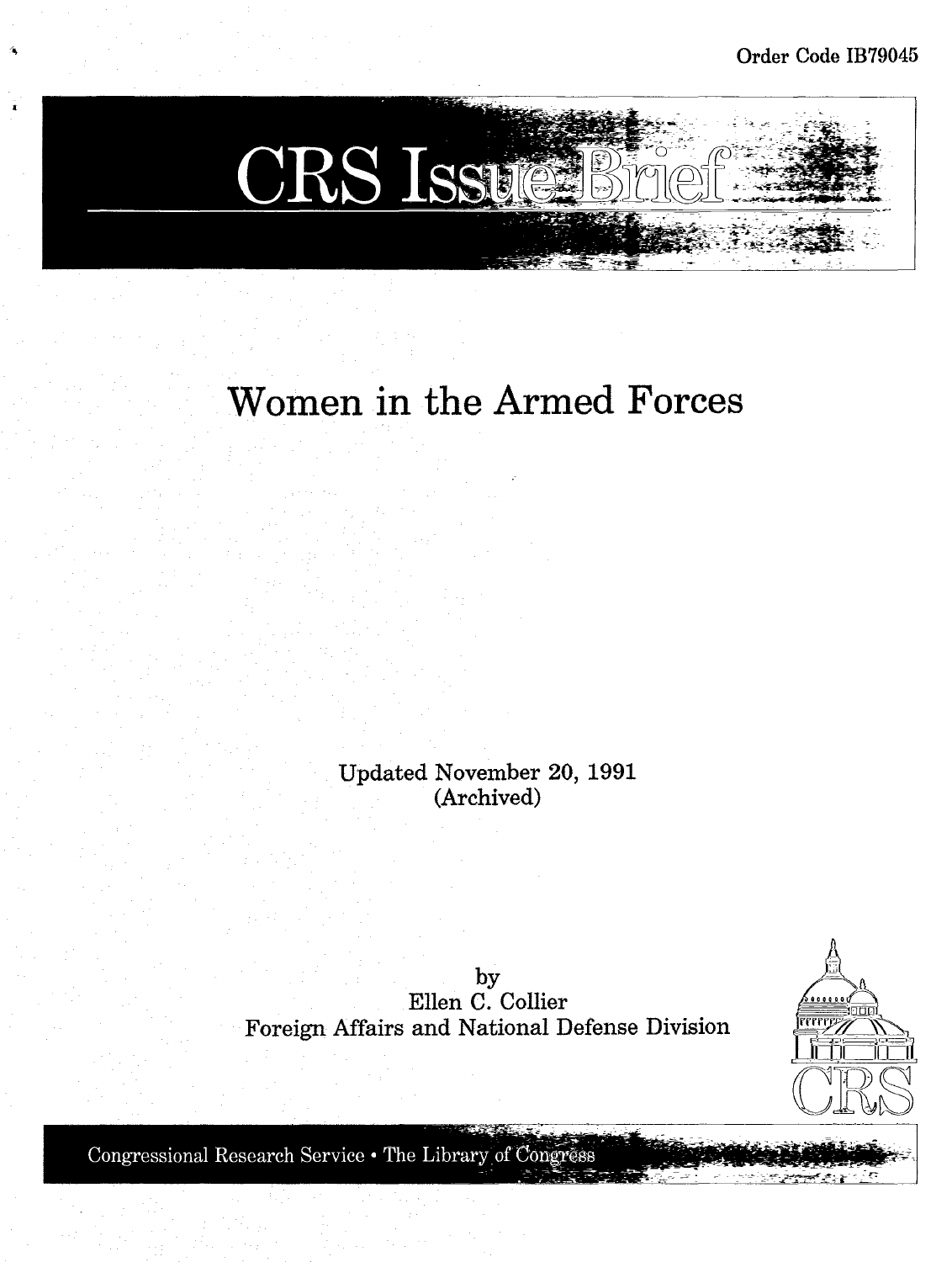## **CONTENTS**

### SUMMARY

## ISSUE DEFINITION

## BACKGROUND AND ANALYSIS

Should the Armed Forces Expand Recruitment of Women?

Should Congress Change Legal Restrictions Against Women in Combat?

V

Military Women in Saudi Arabia and other Combat Actions

Should Women Be Included in Draft Registration?

What Would Be the Effect of the Equal Rights Amendment?

#### LEGISLATION

#### CHRONOLOGY

Table

Active Duty Enlisted Women End Strengths Active Duty Officer Women End Strengths Distribution of Active Duty Women by Rank and Percentage of Total Personnel in Each Rank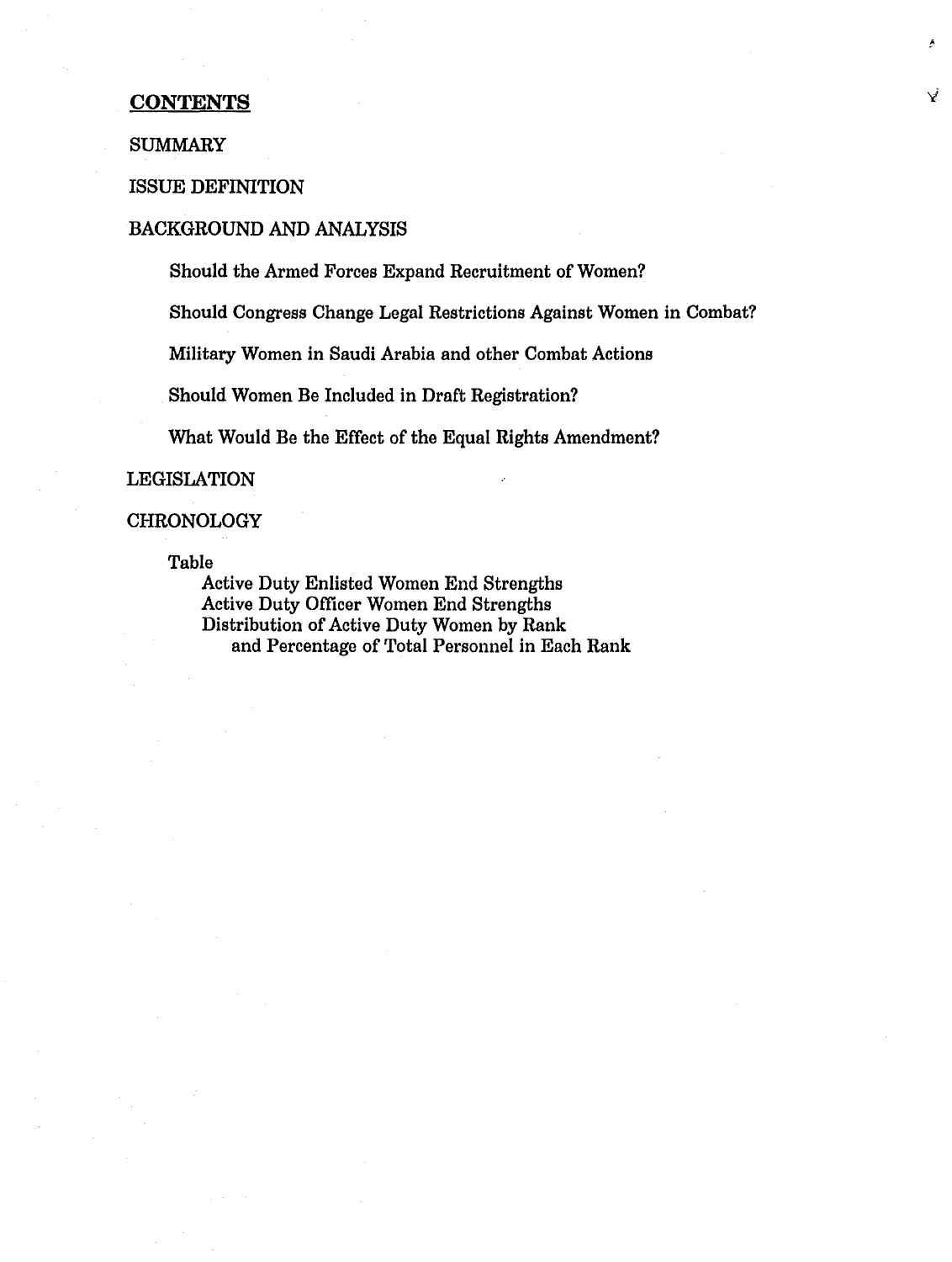i

## Women in the Armed Forces

## SUMMARY

The number of women in the armed forces steadily increased from less than 2% at the end of FY1972 to 11% in September 1990. The percentages vary among the services from less than 5% for the Marines to more than 13% for the Air Force. Parallel with the increase in the number of women in the armed forces has been a gradual removal of restrictions against women in the military services and the kind of jobs they could hold. For several years one issue has been whether to continue to expand the proportion of women in the armed forces. The perception of need for military women could change if a planned reduction in the armed forces occurred in response to world events and an adequate pool of qualified males.

The major issue for several years has been whether to remove the principal remaining restriction, the ban against women in combat. Past legislation has prohibited the assignment of women to vessels and aircraft assigned combat missions in the Navy and aircraft assigned combat missions in the Air Force. The Defense Authorization bill for F¥1992 and F¥1993 as passed by both Chambers and agreed in conference, H.R. 2100, would repeal the ban against women in Air Force and Navy combat aircraft and establish a commission to study future policy. While there is no legislative prohibition for the Army, Army policy imposes restrictions on combat assignments. Thus, women are not allowed in many combat operations yet serve in combat support units in areas subject to attack.

U.S. military actions in Grenada, Libya, the Persian Gulf, and Panama revealed numerous inconsistencies in policy and practical problems in having a growing number of persons in the Armed Forces prohibited from combat posts but representing a substantial part of the forces and serving in combat support units. The deployment of several thousand women to Saudi Arabia provided the most extensive experience to date.

Some observers contend that additional military jobs could be opened to women even without changing the combat ban. Others contend that adding more women to non-combat posts reduces the number of rotation slots available for men in combat units. In either event, since the main mission of the armed forces is to deter war by being prepared to wage one if it occurs, there is a limit to the extent to which the armed forces can increase the number and expand the assignments of women as long as there are restrictions on assigning women to combat posts.

Opinion in the United States is deeply divided on the fundamental issues involved: Would national security in the future be jeopardized or strengthened by increasing the proportion of women in the armed forces and allowing them in combat? Should women have equal opportunities and responsibilities in national defense, or do role and physical differences and the protection of future generations justify continuation of the combat ban? Current law requiring draft registration of males only and proposals for an Equal Rights Amendment to the Constitution have raised these same issues.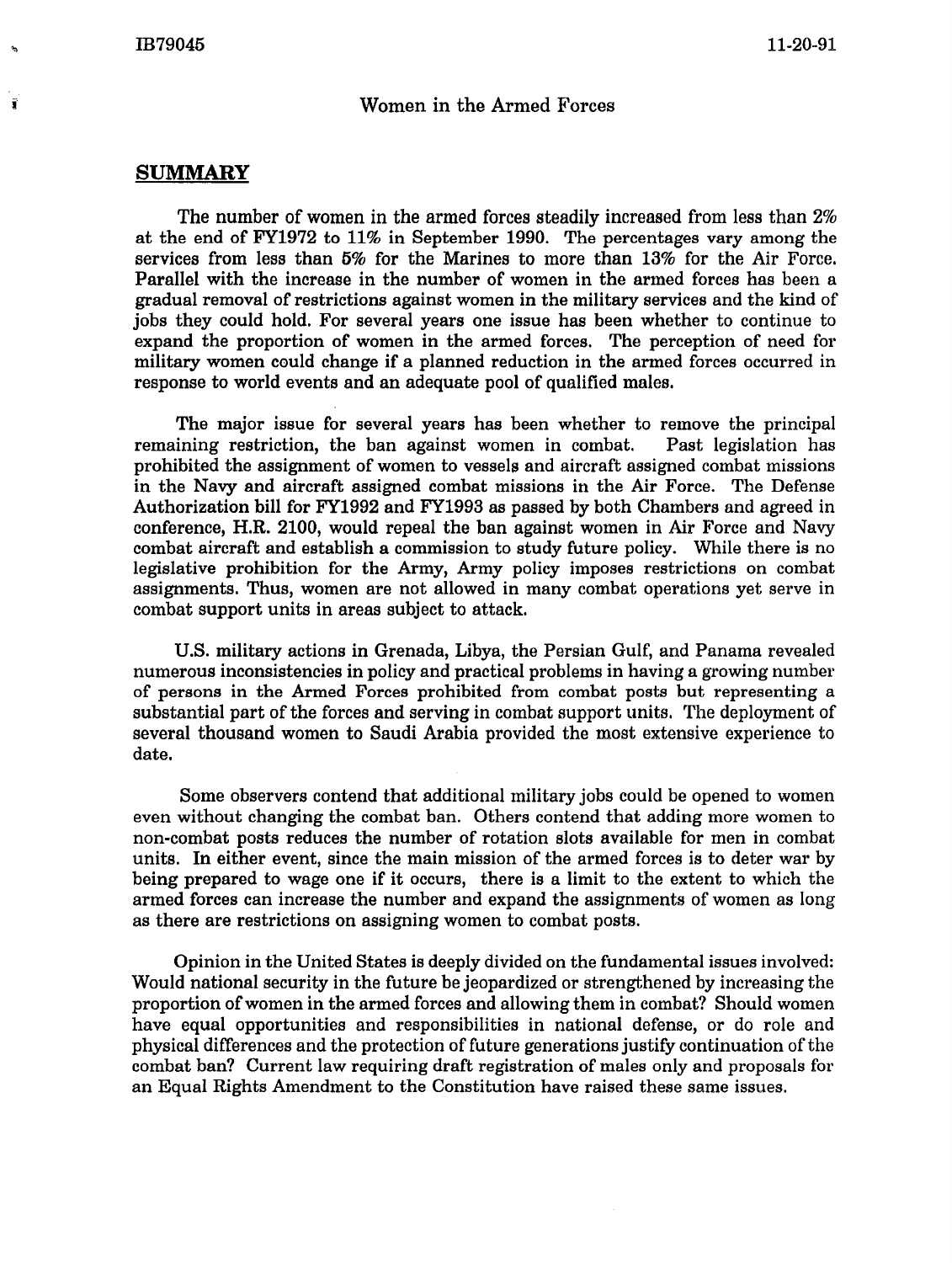V

## **ISSUE DEFINITION**

What role women should have in the armed forces is a question that has confronted Congress in several interrelated forms.

One aspect is whether or how much to expand the number of women in the services. Difficulties in obtaining enough qualified males for the All-Volunteer Force led to increasing recruitment of women during the 1970s and 1980s until women now comprise more than 10% of the armed forces. A planned reduction of armed forces, in response to a changing world situation and budget pressures, and the availability of enough qualified males could change the perception of need for military women.

A second aspect is whether women should be excluded from combat positions by law. The Department of Defense in 1979 recommended repeal of the law prohibiting the use of women on aircraft and naval vessels assigned combat missions; subsequently the Reagan Administration opposed repeal. The Defense authorization bills passed by the House and Senate in 1991 would repeal the ban against women serving on combat aircraft in the Air Force and Navy. Policy on assignment of women to combat, except combat ships, would be left to the Air Force and Navy as it is currently to the Army. *A* Commission on the Assignment of Women in the Armed Forces would be established to study policy for the future. The deployments to Saudi Arabia illustrated that women in the Armed Forces may be exposed to danger even though they are excluded from combat positions, and that families may suffer if a sole parent or both parents are sent to a combat zone.

Draft registration is another aspect of the question of the role of women in the military which has confronted Congress in several interrelated forms. The Supreme Court has upheld the right of Congress to determine whether women should be registered for the draft, and Congress has voted to register only males.

The two basic issues involve national security and the role of women in American society. Would national security at some point be jeopardized by an increasing number of women in the armed forces, or would it be enhanced by enlarging the pool of qualified people available? Should women have equal rights, opportunities, and responsibilities in national defense? Or do role and physical differences between the sexes and the protection of future generations require special efforts to limit the role of women in the armed forces?

## **BACKGROUND AND ANALYSIS**

Two major factors led to the expansion of the role of women in the armed forces. First, after the end of the draft and the beginning of the AU-Volunteer Force in December 1973, the military services had difficulty in recruiting and retaining enough qualified males, thereby turning attention to recruiting women. Second, the movement for equal rights for women led to demands for equal opportunity in all fields, including national defense.

Women were recruited in increasing numbers and assigned to a wider variety of occupations as one method of meeting shortfalls in enlistments by qualified men. The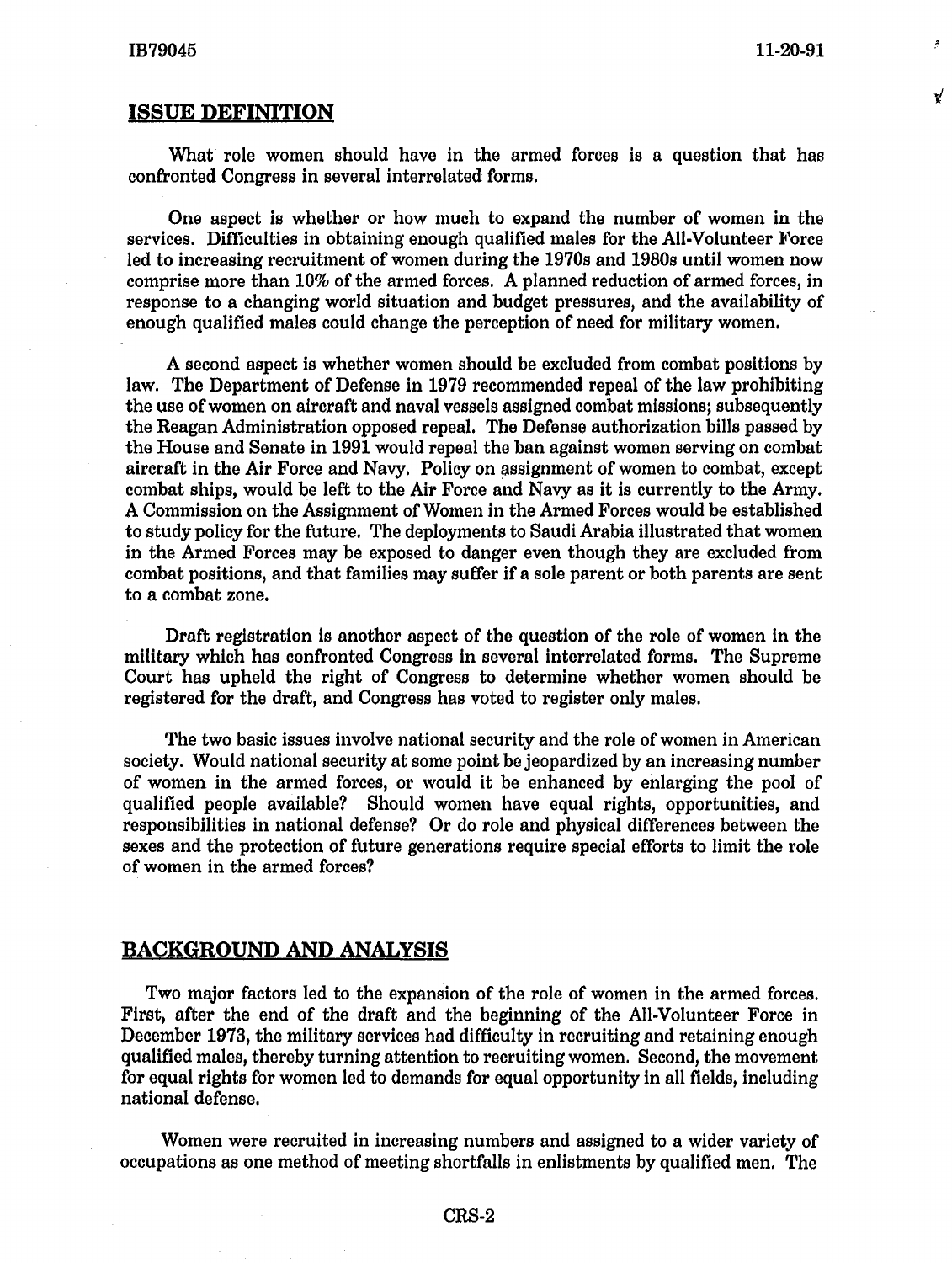number of women in the armed forces steadily increased from less than 2% at the end of FY1972 to 11% (223,154) in September 1990. (The percentages varied among services: Army, 11.4% (83,152); Navy, 10.0% (57,102); Marines, 4.7% (9,319); Air Force, 13.9% (73,581). See tables at the end.)

Parallel with the increase in the numbers of women in the military services was a gradual removal of restrictions against them. During World War II, women served in the various services under temporary arrangements and inconsistent policies. The Armed Forces Integration Act of 1948 (62 Stat. 356-75) gave women a permanent place in the military services by authorizing women in the regular Army, Navy, Air Force and Marine Corps. However, it limited the number of enlisted women to 2% of enlisted strength, the number of female officers (excluding nurses) to 10% of enlisted female strength, and the rank a female officer could achieve to Lieutenant Colonel (or Commander in the Navy).

During the 1960s and 1970s, the movement for equal opportunity for women gave new momentum to efforts to eliminate discriminatory treatment of women in the armed forces. Changes were brought about by policy directives from the services, court decisions, and legislation. In 1967, P.L. 90-130 repealed the limitation of 2% for female enlisted strength. In 1969, by administrative action, the Reserve Officers Training Corps (ROTC) was opened to women for the Air Force, and for the Army and Navy in 1972. In 1973 the Supreme Court ruled in Frontiero v. Richardson (411 U.S. 677) that spouses of female members of the armed forces were to be considered "dependents" in the same way as spouses of male members of the armed forces. In 1974 the age requirement for enlistment of women without parental consent was made the same as for men (P.L. 93-920). In 1976 women were admitted to the three major service academies: Military, Naval, and Air Force (P.L. 94-106); women had already been admitted to the U.S. Coast Guard and Merchant Marine Academies by administrative action.

In 1978, two major steps were taken. Congress passed legislation (P.L. 95-485) abolishing the Women's Army Corps as a separate unit and modifying Section 6015 of Title 10 of the U.S. Code which had precluded women from serving on Navy ships. Under the modification, women could be assigned to serve permanent duty on vessels not expected to be assigned combat missions, and up to 6 months temporary duty on other Navy ships. An act passed in 1980 (P.L. 96-513) equalized the treatment of male and female commissioned officers. By 1982 there were no restrictions on the number or occupations of women in the Coast Guard. However, women were still prohibited from being assigned to ships or aircraft engaged in combat missions and, under Section 8549, to Air Force planes in combat missions.

Moreover, the percentage of women in the higher officer and enlisted ranks continued to be lower than the percentage of women in service. (See tables at the end of this section.) The disparity was much greater if medical officers, which includes nurses, were excluded. The Department of Defense has explained that the clustering of women in the middle to lower officer grades is a reflection of women entering in the lower ranks in large numbers beginning in 1972, and that with time the distribution of women officers should begin to approximate that of men.

On Feb. 2, 1984, General John W. Vessey, Jr., Chairman of the Joint Chiefs of Staff, said "the greatest change that has come about in United States forces in the time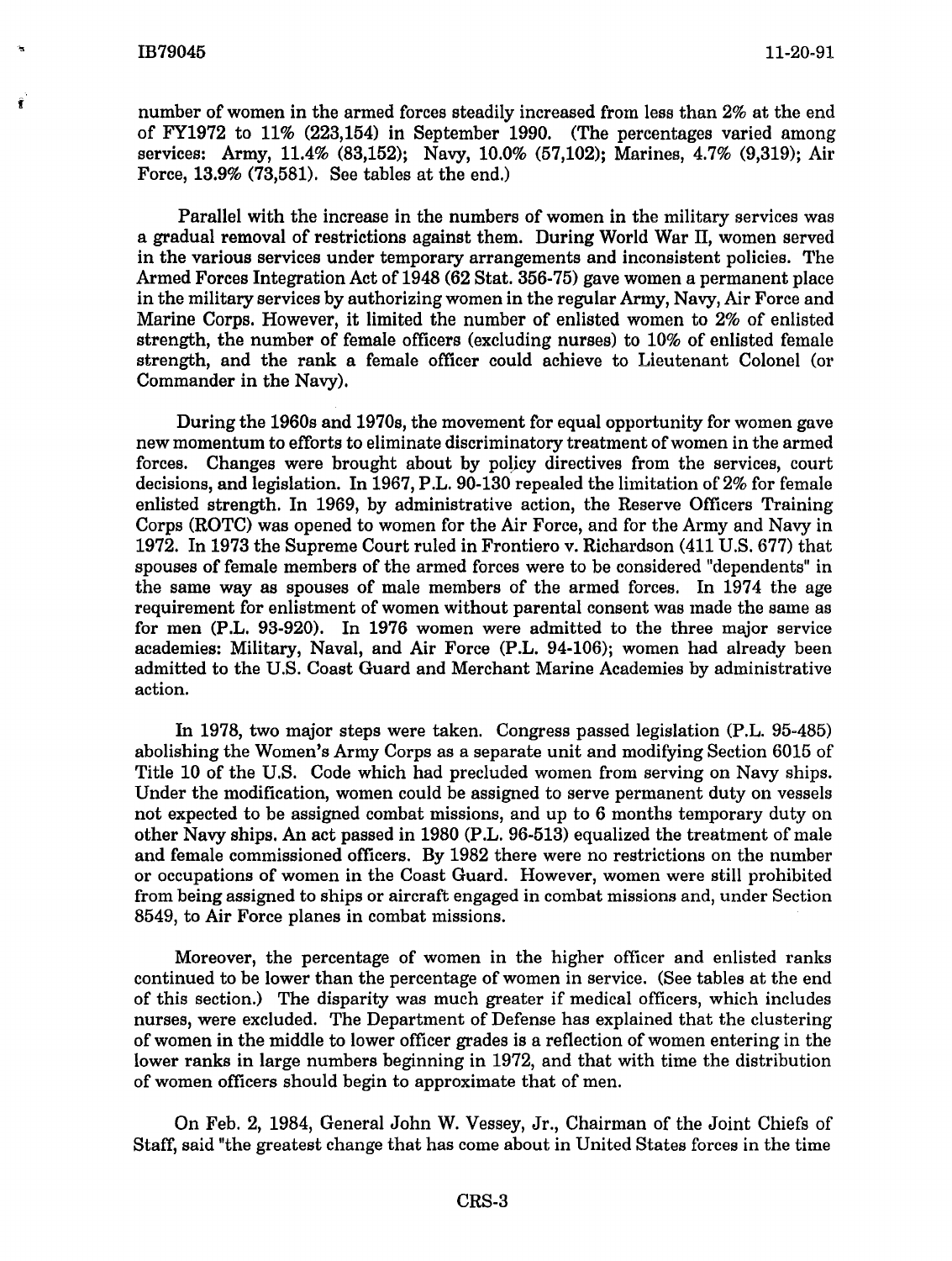V

that I've been in the military service has been the extensive use of women and that a male institution had been turned into a coeducation institution in a very short period, and it has been a traumatic exercise for us."

# **Should the Armed Forces Expand Recruitment of Women?**

One issue is whether to expand the number of women in the armed forces. In anticipation of greater difficulty in recruiting enough qualified men during the 1980s because of declining birthrates in the 1960s, the Department of Defense in the 1970s increased the recruitment of women. Since that time, the number of women in the armed forces has grown dramatically. (See chart in appendix, Active Duty Enlisted Women and Officer End Strengths.) The proportion of women now ranges from less than 5% in the Marines to more than 13% in the Air Force. The question of whether the percentages should be increased or decreased could become more acute during the 1990s if the active duty military personnel decline and the military services can meet their recruiting requirements with well qualified men.

The higher percentage of women in the Air Force is accounted for in part by the Air Force mission, which does not involve primarily ground combat, and in part by Air Force policy and legislation. The Defense Authorization Act of 1985 required that 19% of those enlisting in the Regular Air Force during FY1987 and not less than 22% of those enlisting during FY1988 be women. The requirement for 1987 was repealed the next year but the requirement of 1988 was left in place. The Defense Authorization Act of 1989 prohibited the Air Force from setting a minimum or maximum percentage of persons according to gender for original enlistments for skill categories or in any other way basing acceptance of a person on gender, except for enlistments for training for duty assignments prohibited by the combat exclusion. No comparable gender-free enlistment provision exists for the other branches.

The Army, Navy, and Marines all set separate accession goals for men and women based on program needs. Policies restricting women in combat and holding some noncombat positions to permit ship-to-shore and similar rotations limit the program need for women. Nevertheless, the kind of military jobs available to women has steadily increased. Air Force women have been trained as pilots and assigned to Minuteman missile crews. The Navy has also opened pilot training and assigned women to various ship types in the combat logistics force. Women serve in the Marine Security Guard and the Marine Security Forces. In the Army women are allowed in virtually all occupational specialties except those with the highest probability of direct combat such as Infantry, Armor, Field Artillery, and Combat Engineers.

In 1988 the General Accounting Office (GAO) reported that about half of the 2.2 million military jobs were open to women and half were closed. The GAO concluded that "the services limit the number of jobs that women may hold beyond the requirements of the combat exclusion and related program needs. As a result women may not compete for all jobs identified by the services as unrestricted by the combat exclusion or their program needs."

At issue are the qualifications needed for modern armed forces, whether women meet these qualifications, and the effect more women in the services would have on the ability of the armed forces to carry out their missions and on society in general.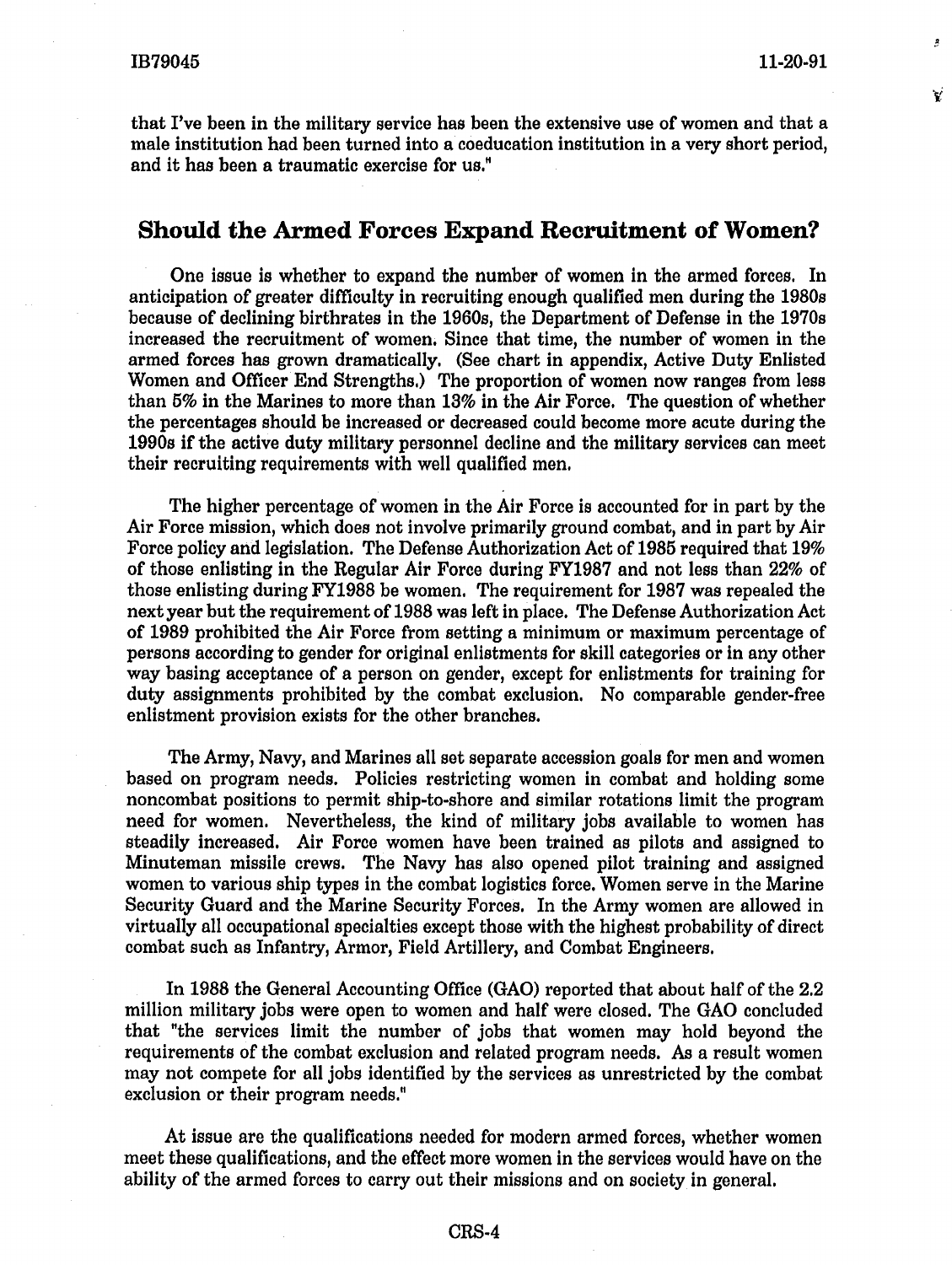One qualification is education, which some believe is becoming more important with the growing complexity of modern weapons systems. The services have been able to achieve higher standards for women recruits than for men because of the small recruitment levels for women. A principal argument in favor of increasing the numbers of women in the armed forces has been that it would be better to raise the number of women recruits who are better educated than to recruit less qualified men. If the number of women recruits is increased, however, the services might not be able to be as selective and the differences in education level between male and female recruits might be expected to narrow.

Aptitude tests have been the second measure of qualification used by the Defense Department, and this is closely related to the issue of the kind of jobs to which women should be assigned. In aptitude tests given by the Army, men as a group have consistently scored higher than women as a group in three areas: electronics, general mechanics, and motor mechanics. Some contend that these differences might be expected as a result of differences in the educational and cultural backgrounds of men and women, and that the tests do not reliably predict the performance of properly trained women in fields such as electronics and mechanics.

A question is how much effort should be made to train women for jobs in the traditionally non-female occupations. Most women have traditionally been assigned to the administrative and medical occupations in which their aptitudes are high. Some favor continuing this policy since many women prefer these jobs and there is considerable room for more women in these areas. Studies by the Department of Defense have shown that enlisted women have much higher rates of retention in the service when they are assigned jobs in the traditionally female skills (administrative and clerical, and medical and dental) and lower retention rates in traditionally non-female occupations (mechanical and electrical equipment repair.) A RAND study in 1986 found that 34% of military women, contrasted with 3% of civilian women, worked in jobs that were less than 10% female nationally.

A third area of qualifications at issue involves the entire range of physiological differences between men and women. One aspect is physical size and strength. The 1982 Women in the Army Policy Review concluded that the average female recruit had from 50%-70% of the strength, stamina, and muscle mass of the average male recruit with the greatest disparity existing in the female's upper body strength. It held that upper body strength was the limiting factor in the performance of military jobs, since the major physical capacity requirements for the majority of military jobs were deemed to be lifting and carrying. On the basis of this assessment the Army has developed criteria for determining whether individuals could meet the strength requirements for each job. Some question whether the physical strength requirements being placed on many jobs by the Army are as important as other criteria, such as education, in which women are not at a disadvantage.

Another aspect of the physiological differences involves pregnancy and childbirth. There is concern that because of these uniquely female conditions, and the related traditional responsibility of mothers for child-care, women will lose more time away from duty, be less able to deploy rapidly, and have shorter service careers. The services are faced with an increasing need for adequate child care as more of its members, whether men or women, have sole or primary responsibility for children or the parents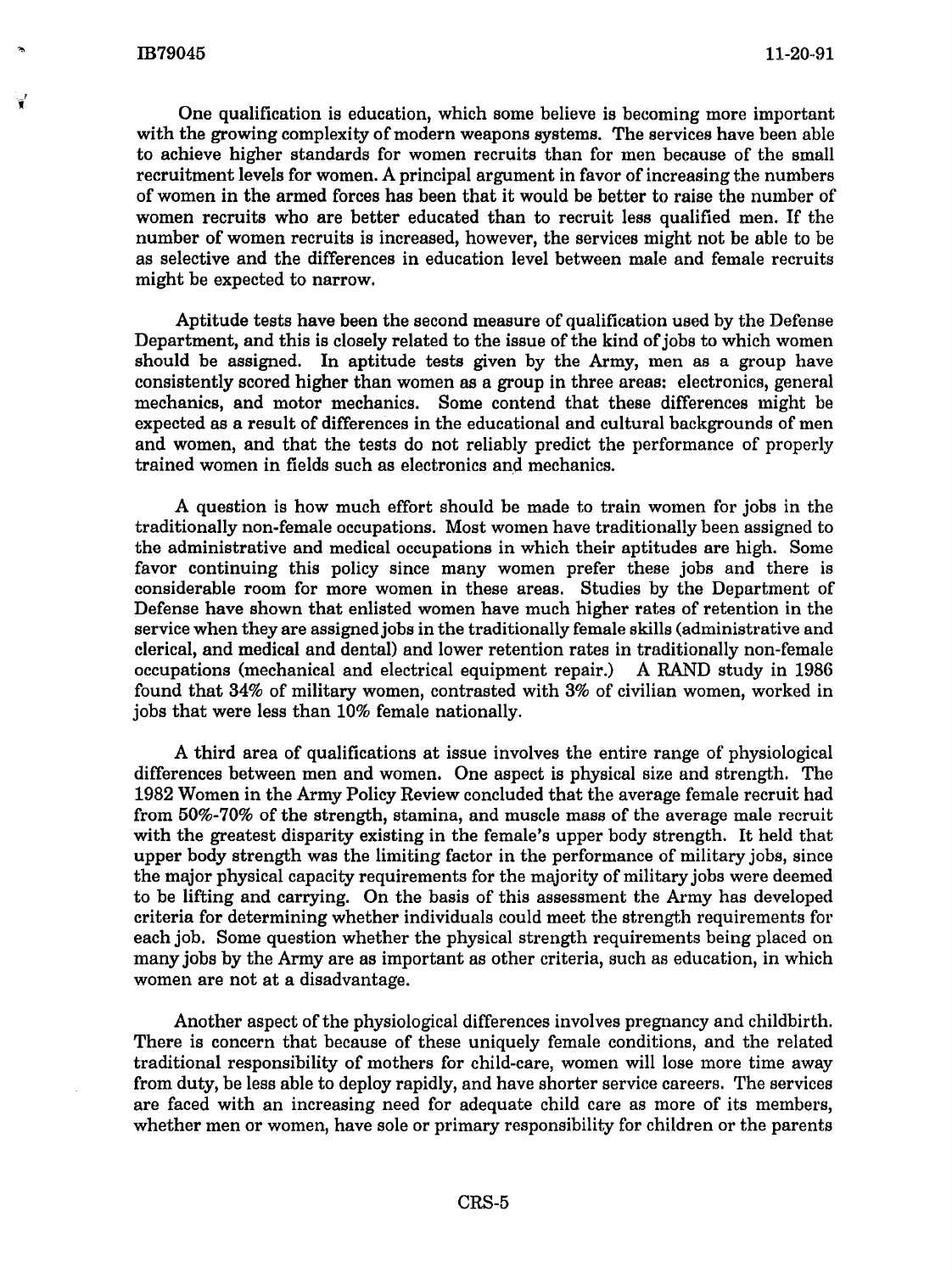V

are a dual-career couple. Another issue has been whether to permit servicewomen to obtain abortions in military hospitals.

Some look beyond individual qualifications to group performance and contend that even if they meet all necessary qualifications and can perform the necessary tasks, women will decrease the efficiency and effectiveness of the armed forces. In their view, having women in large numbers might drive men away from the armed forces, or at least impair the morale and efficiency of men who have taken pride in the masculinity of their profession. They contend that the United States already has a greater percentage of women in its armed forces than almost all other countries and fear that other countries will perceive the United States as militarily weak if it increases the number of women greatly, especially if women are put in combat positions.

# **Should Congress Change the Legal Restrictions Against Women in Combat?**

Since the main mission of the armed forees is to deter war by being prepared·to wage one if it occurs, there is a limit to the extent to which the armed forces can increase the number and expand the assignments of women as long as there are restrictions on assigning women to combat posts. For many years legislative prohibitions restricted the assignment of women to vessels and aircraft assigned combat missions for the Navy (10 U.S.C. 6016) and aircraft assigned combat missions in the Air Force (10 U.S.C. 8549). As passed by both Houses and agreed to in conference, the Defense Authorization bill for FY1992 and 1993 (H.R. 2100) would repeal the limitations on assignment of females to combat aircraft.

The Senate, in passing its Defense Authorization bill, S.1507, also adopted an amendment by Senator Glenn to establish a 16-member Commission on the Assignment of Women in the Armed Forces to study and make recommendations on issues related to assigning women to combat positions. House conferees agreed to the study which is to be submitted to Congress with the President's recommendations by Dec. 15, 1992.

In May Pentagon spokesman Pete Williams said the Department of Defense welcomes the repeal legislation "because it gives the Department of Defense the authority to decide where the line should be drawn, rather than having Congress set the limits on the role of women in combat." Secretary Cheney has said he would not be surprised, because of experience in the Persian Gulf War, if women's combat roles were expanded. Earlier in the Bush Administration, Secretary of Defense Cheney had said the Defense Department had no intention of dropping the combat exclusion. Christopher Jehn, Assistant Secretary of Defense for Force Management and Personnel, had contended the issue is "subjective" and an "emotional and political" matter and said, "The reason why we haven't taken a stand one way or another on putting women in combat is that this is an issue that fully deserves to be resolved in public debate in the Congress, not by a policy edict from me or the Secretary of Defense." Operation Desert Storm brought new attention to the subject.

While there is no legislative prohibition for the Army, Army policy imposes restrictions on women in ground combat assignments. *A* Combat Exclusion Policy established by the Secretary of the Army in 1977 was replaced in 1983 by the Direct Combat Probability Coding Policy (DCPC Policy). Under this policy, women may be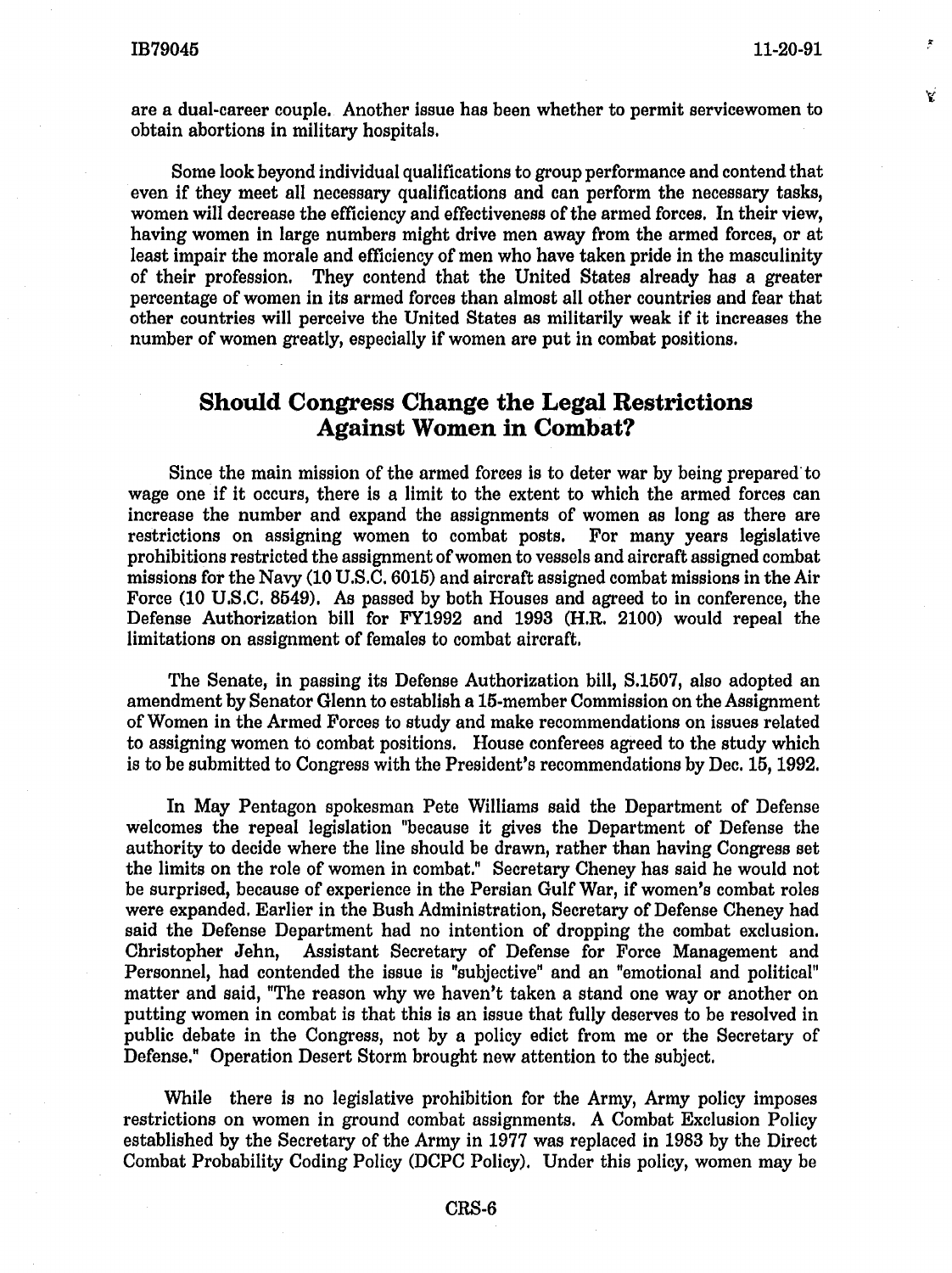$\hat{\mathbf{r}}$ 

assigned to all units that do not routinely perform their mission forward of the brigade rear boundary. According to the Defense Department's Manpower Requirements Report for FY1985, "The DCPC Policy acknowledges that women will have substantial risk of injury, death, or capture in a battlefield environment which may include the use of nuclear, chemical, and unconventional forces, but has as its goal the removal of women soldiers from units which can be expected to routinely engage in direct combat with the army." In 1988 the Secretary of the Army defined direct combat as "engaging an enemy with individual or crew-served weapons while being exposed to direct enemy fire, a high probability of direct physical contact with the enemy, and a substantial risk of capture. Direct combat takes place while closing with the enemy by fire, maneuver, or shock effect in order to destroy or capture, or while repelling assault by fire, close combat, or counterattack."

The Defense Department in February 1988 also adopted a "risk rule" that also excludes women from non-combat units or missions if the risks of exposure to direct combat, hostile fire, or capture is equal to or greater than the risk in the combat units they support. In September 1988 the Secretary of Defense said that to protect combat readiness, decisions of the Military Departments to assign women to certain units must be made with the understanding that they would be so assigned both in times of peace and conflict. He clarified that military women should not be assigned to duties which they would not be allowed to fulfill in an emergency since there would be no plans to evacuate them.

The Navy Judge Advocate General has determined that the law prohibiting Navy women from being aboard combat vessels does not apply to Coast Guard Women, although the Secretary of the Navy could order changes to keep the services uniform. Coast Guard Commandant Admiral James S. Gracey stated in a memorandum that women should not be excluded from combat missions because removing women in wartime would degrade the operational readiness of vessels while replacements are being trained.

The combat exclusion was one of the factors cited by the Supreme Court in upholding the right of Congress to exclude women from registration for the draft. The Court said,

The fact that Congress and the Executive have decided that women should not serve in combat fully justified Congress in not authorizing their registration, since the purpose of registration is to develop a pool of potential combat troops *(Rostker* v. *Goldberg,* 453 U.S. 57 (1981).

On the basis of the combat restriction, the services bar women from many occupational specialties and assignments. Prior to 1978 many more occupational specialties were closed to women. In 1977, in P.L. 95-79, Congress required the Secretary of Defense to submit a definition of the term "combat" together with recommendations on expanding job classifications to which women might be assigned and any changes in law necessary. In his reply on Feb. 14, 1978, Deputy Secretary of Defense Charles Duncan defined combat to mean "engaging an enemy or being engaged by an enemy in armed conflict"; a person to be "in combat" when in a geographic area designated as a combat/hostile fire zone by the Secretary of Defense or other specific circumstances, and a combat mission as "a mission of a unit, ship, aircraft or task organization which has as one of its primary objectives to seek out, reconnoiter, or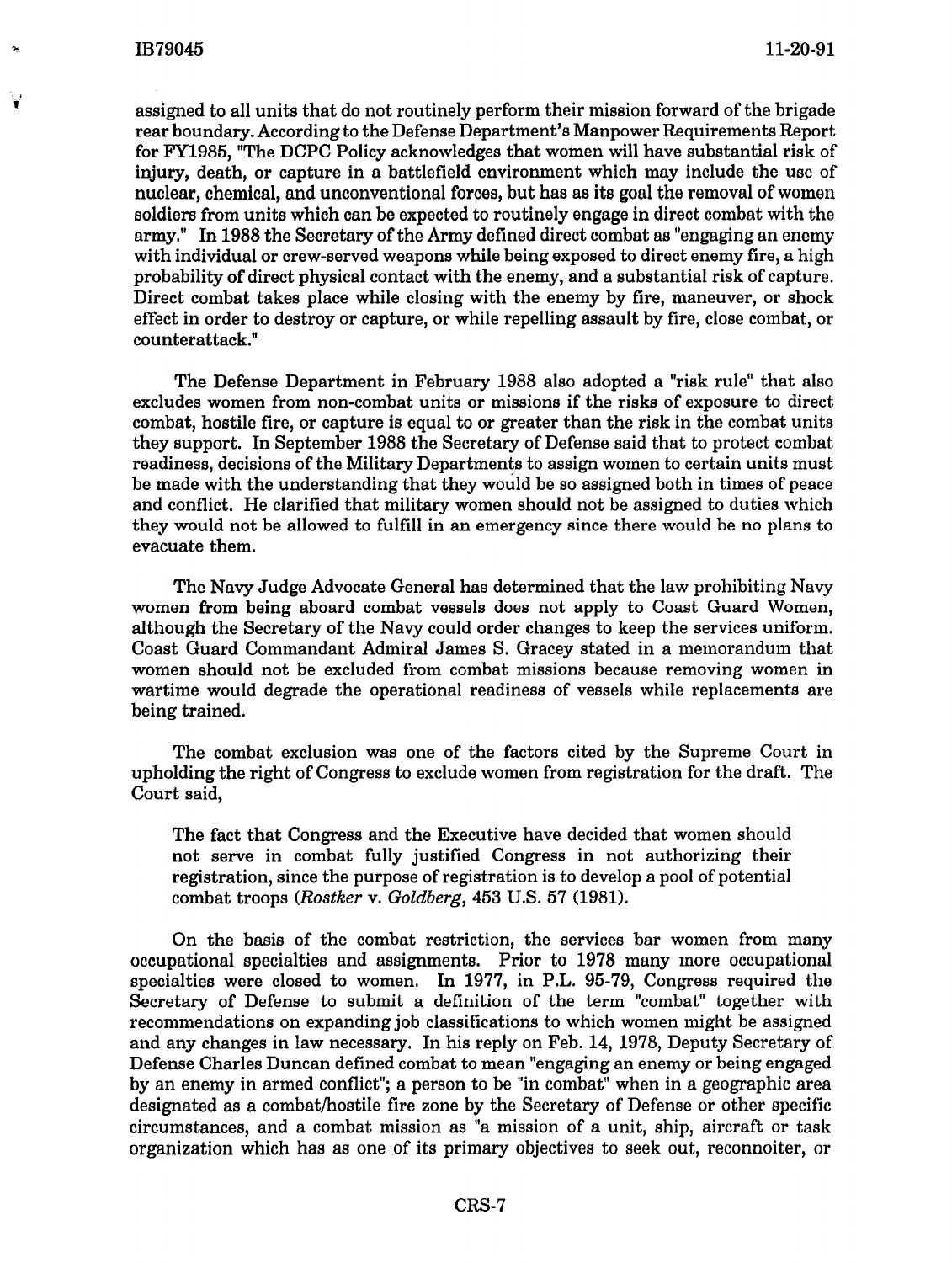R

Ÿ

engage an enemy." Subsequently, the virtually absolute ban against women on Navy ships was modified and many new jobs in all services were opened to women.

During the Carter Administration, Deputy Secretary of Defense Duncan said the best long-term solution to open still more assignments to women was to repeal both 10 U.S.C. 6015 and 8549. He proposed allowing the Secretaries of the Military Departments to set policy for, monitor, and review the assignment of women within their respective departments, with the Secretary of Defense reviewing the programs to insure compatibility among the services. On May 14, 1979, the Department of Defense transmitted to Congress a draft of proposed legislation (subsequently introduced as H.R. 4256) to repeal the statutory restriction on the assignment of women.

The Reagan Administration opposed removing the combat restrictions on women. On Sept. 8, 1983, White House spokesman Larry Speakes said, "The President strongly feels that women should not be sent into combat. That's bedrock Reaganism." The President agreed with the Justice Department, which had reviewed all statutes with sexually discriminatory language, that no changes be made in laws barring women from being drafted and from serving in combat.

Repeal of the combat exclusion provisions would not necessarily result in assignments of women to all combat units because it would be up to each service Secretary to set policy and assign personnel according to needs and abilities. Proponents of repeal believe it would remove a bar to many assignments that women could handle. Opponents feel that the statutory provisions are the last protection against the services sending women into combat.

In January 1990 Representative Schroeder introduced H.R. 3868 directing the Army to conduct a 4-year test period of allowing women in those Army occupations closed to women. The bill was based on a December 1989 recommendation of the Defense Advisory Committee on Women in the Services (DACOWITS). In April 1990 the Army rejected the DACOWITS proposal, stating it did not feel such a test was warranted.

Those who emphasize equal rights and responsibilities say women in the armed forces cannot advance to the top without experience in combat units. Some go even beyond this, and say that women cannot be equal in society as long as they are barred from full participation in all levels of the national security system. In their view, modern weapons have equalized the potentiality for women in combat since wars are less likely to be fought on a hand-to-hand basis, and have made it impossible to protect women from the destructiveness of combat. In any event, they claim, properly trained women would be able to fight successfully and exempting them from combat is not fair to men.

Those opposed to women in combat contend that the protection of women is a mark of civilization and a method of safeguarding the human race. They point out that countries such as Israel and the Soviet Union, in which women have fought in emergencies, do not now place women in combat positions. This view holds that the national security would be jeopardized because women are not as strong or aggressive as men and their presence would impair the individual and group effectiveness of men. They disagree with the assumption that modern technology has significantly reduced the direct physical nature of combat, especially ground combat. They see permitting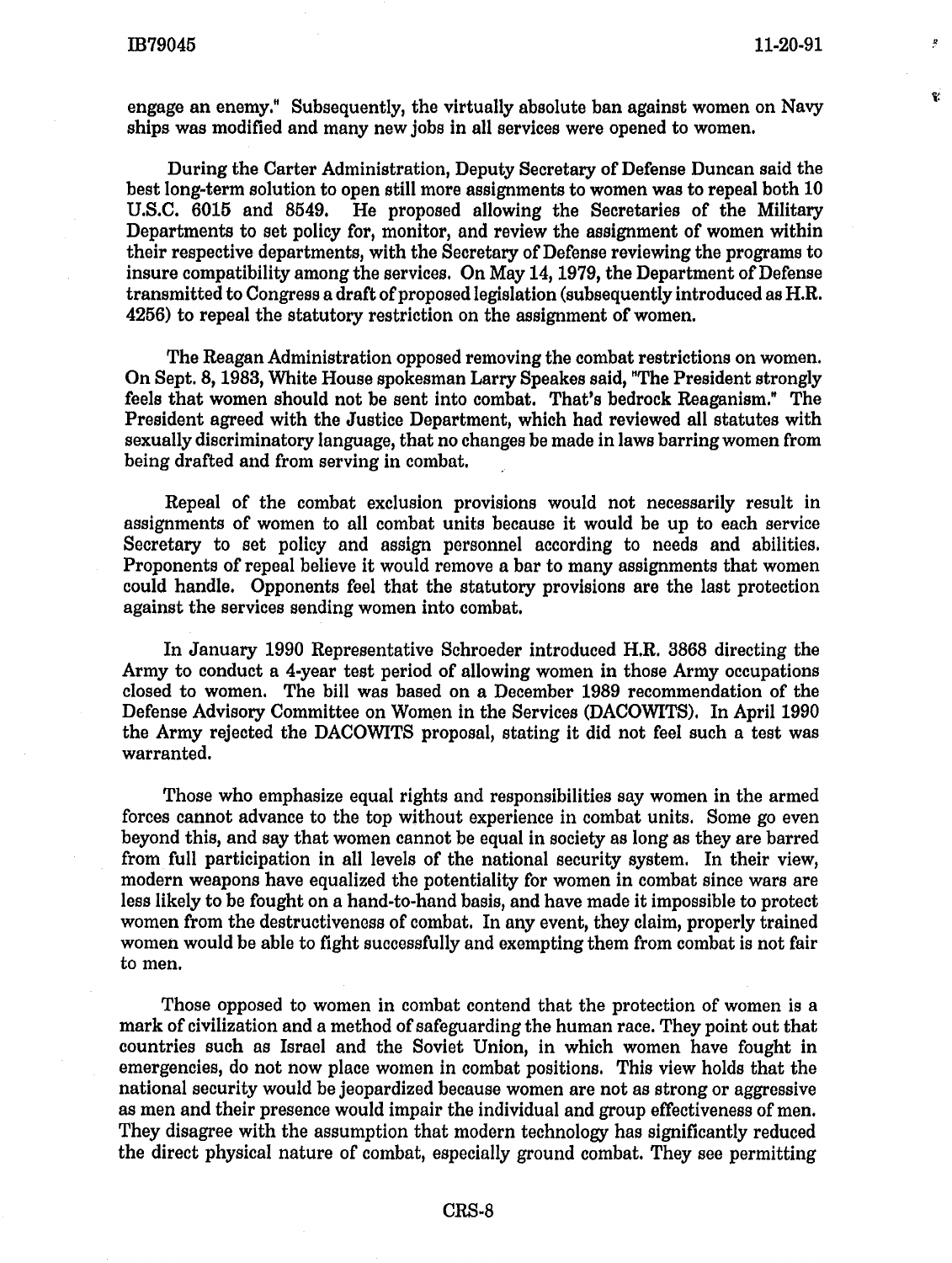women in combat as an extreme deviation from tradition which would detract from the dignity and femininity of women and disturb family cohesion to such an extent that it might have a broad adverse impact on society.

Other NATO nations that allow women in combat jobs include Belgium, Canada, Denmark, Norway, Greece, and the Netherlands.

# **Military Women in Saudi Arabia and Other Combat Actions**

Women were included in the Armed Forces sent to Saudi Arabia and the Persian Gulf after the U.S. deployments to halt Iraqi aggression against Kuwait began on Aug. 8, 1990. From that time and through the hostilities that started Jan. 16, 1991, they served both in traditional roles such as nurses and non-traditional roles including aircraft ground crews and intelligence and communications specialists. According to a Defense Department fact sheet of Jan. 3, 1991, 6% of the service personnel in the area were women. This is less than the 11% that women comprise of the forces as a whole because of the exclusion of women from specified combat units. (For additional information, see CRS Issue Brief 90124, Iraq-Kuwait Crisis: Key U.S. Military Personnel and Compensation Questions.)

| <b>Branch of Service</b> | <b>Active Duty</b> | Reserves, etc. | Total  |
|--------------------------|--------------------|----------------|--------|
| Army                     | 19,590             | 11,265         | 30,855 |
| Navy                     | 3,400              | 1,049          | 4,449  |
| <b>Marines</b>           | 1,098              | 134            | 1,232  |
| Air Force                | 2,978              | 1,268          | 4,246  |
| <b>TOTAL</b>             | 27,066             | 13,716         | 40,782 |

Following is the breakdown by service of women deployed in Operation Desert Storm, according to the Defense Department on July 11, 1991.

The action against Iraq, called Operation Desert Storm, provided new experience with women in the Armed Forces close to combat. Prior to hostilities, many press reports focused on the unique aspect of how the U.S. military and their Saudi hosts dealt with cultural differences relating to women. After hostilities began, press reports indicated that women were doing the military jobs for which they are trained. Executive officials and congressional resolutions spoke of pride and support for the men and women of the Armed Forces.

Operation Desert Storm raised once again questions concerning the combat ban. Women piloted some of the 300 helicopters that airlifted men and equipment more than 50 miles inside Iraqi territory, according to a *Reuters* report in the Washington Times Feb. 26, 1991.In addition, Operation Desert Storm provided the first experience with casualties among women and illustrated that women are in danger when in a combat zone even if they are not allowed in combat units. Casualties among female military personnel included 11 killed and two prisoners of war.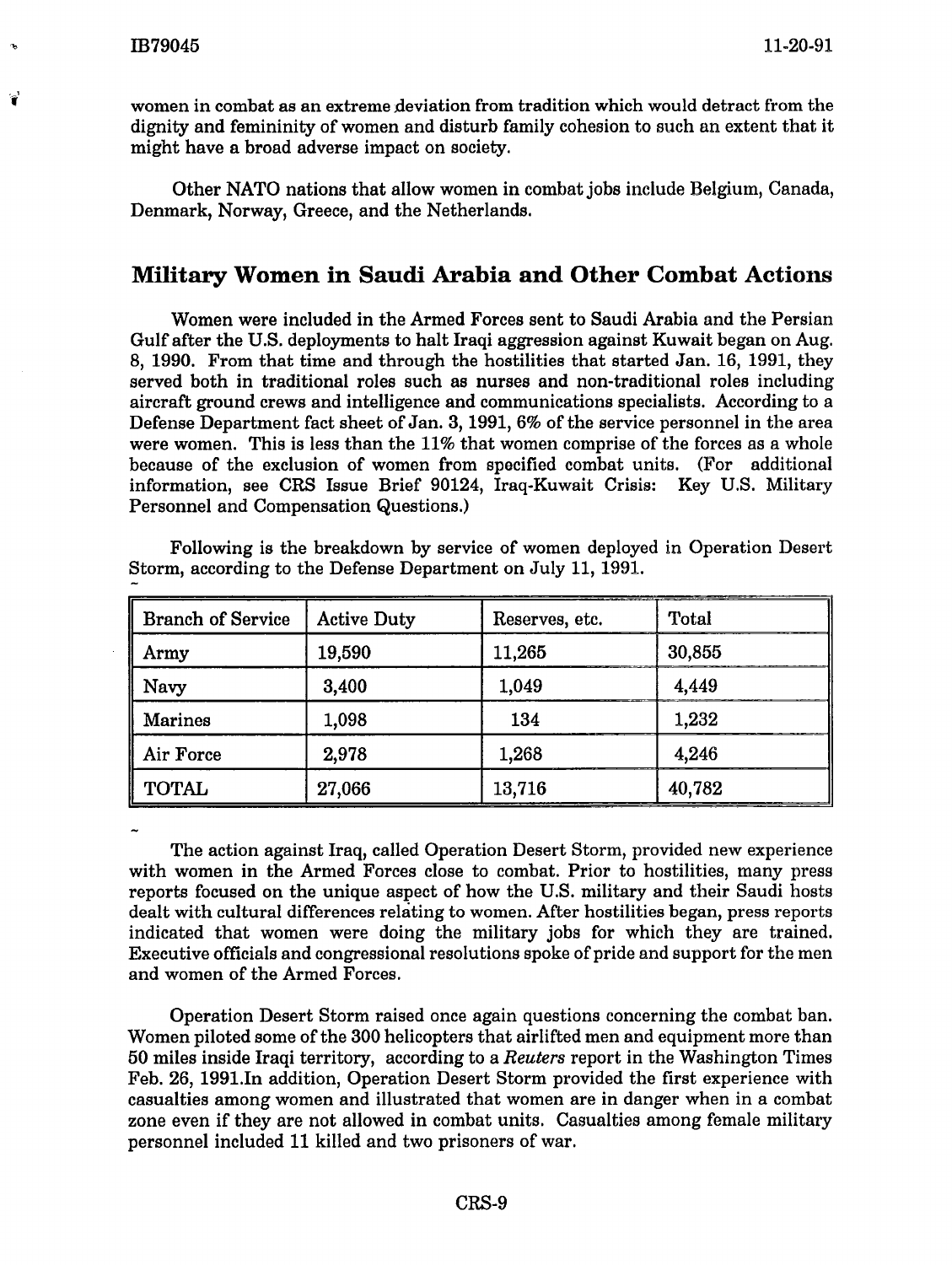ę.

Child care is perhaps the principal issue demonstrated by the deployment of women to the Persian Gulf. Many hardship stories were published concerning single parents or military couples sent to Saudi Arabia, leaving their children in the care of relatives, neighbors, or whomever they could find. Legislation was introduced seeking to bring about a policy change that would allow some military parents to win exemption from duty in the Gulf, and a study of relevant policies has been required. The Defense Department opposed a change in policy during the war. On Feb. 7, 1991, Secretary of Defense Cheney and Chairman of the Joint Chiefs of Staff Colin Powell wrote:

... Years ago, the Department of Defense made the considered policy choice not to treat single parents and military couples as second class citizens, and to allow them to serve anywhere in the world, in every type of unit, and in any position... We have had a longstanding policy of requiring every single parent and military couple to maintain a current family care plan to ensure that their children are cared for when the parent or parents deploy. That policy is working well... In our view, it would be a serious mistake, particularly while we are engaged in combat, to reverse our longstanding policy... Requiring their regeployment from the Desert Storm theater now would weaken our combat capability by removing key personnel from our deployed units and by undermining unit cohesion and *esprit de corps.* It would also break faith with our single parents and military couples and with their comrades who depend on them every day.

The Senate on Feb. 20, 1991, rejected an amendment by Senator Heinz expressing the sense that provision should be made, at the request of the serviceperson, for the prevention of the assignment of two parents, or a single parent, of a minor child to the imminent danger area. It approved an amendment by Senator Glenn that the Secretary of Defense should prescribe regulations governing the assignment of Armed Forces members who are parents of minor children with appropriate consideration given the unique needs of single parents, dual military couples, and newborns.

Defense Department figures indicated that on Feb. 13, 1991, 16,337 single parents, the vast majority of whom have custody, and 1,231 military couples with children were deployed in Operation Desert Shield. Thus in 17,500 families children were separated from their parents by the war.

According to the Defense Department, in the total Armed Forces, there are 91,000 single, active duty personnel who have dependents who are children, primarily a designation so the dependent may receive benefits. The Defense Department estimates there are 66,000 single parents who have custody, Of these 39,400 are males and 26,600 are females; thus, there are more male single parents but a larger percentage of active duty women are single parents. According to the Defense survey, there are 70,000 dual military career couples. Of these, 40,400 active duty couples have children, and 6,600 active duty personnel married to reservists have children. The Defense Department estimates there are 2,000 reserve couples who have children. The Services seek to assign military couples to the same post to the extent possible and ordinarily couples would favor this policy, but the war in the Persian Gulf presented a new situation. (For further information, see CRS Issue Brief 91100, Military Deployment and Family Policy.)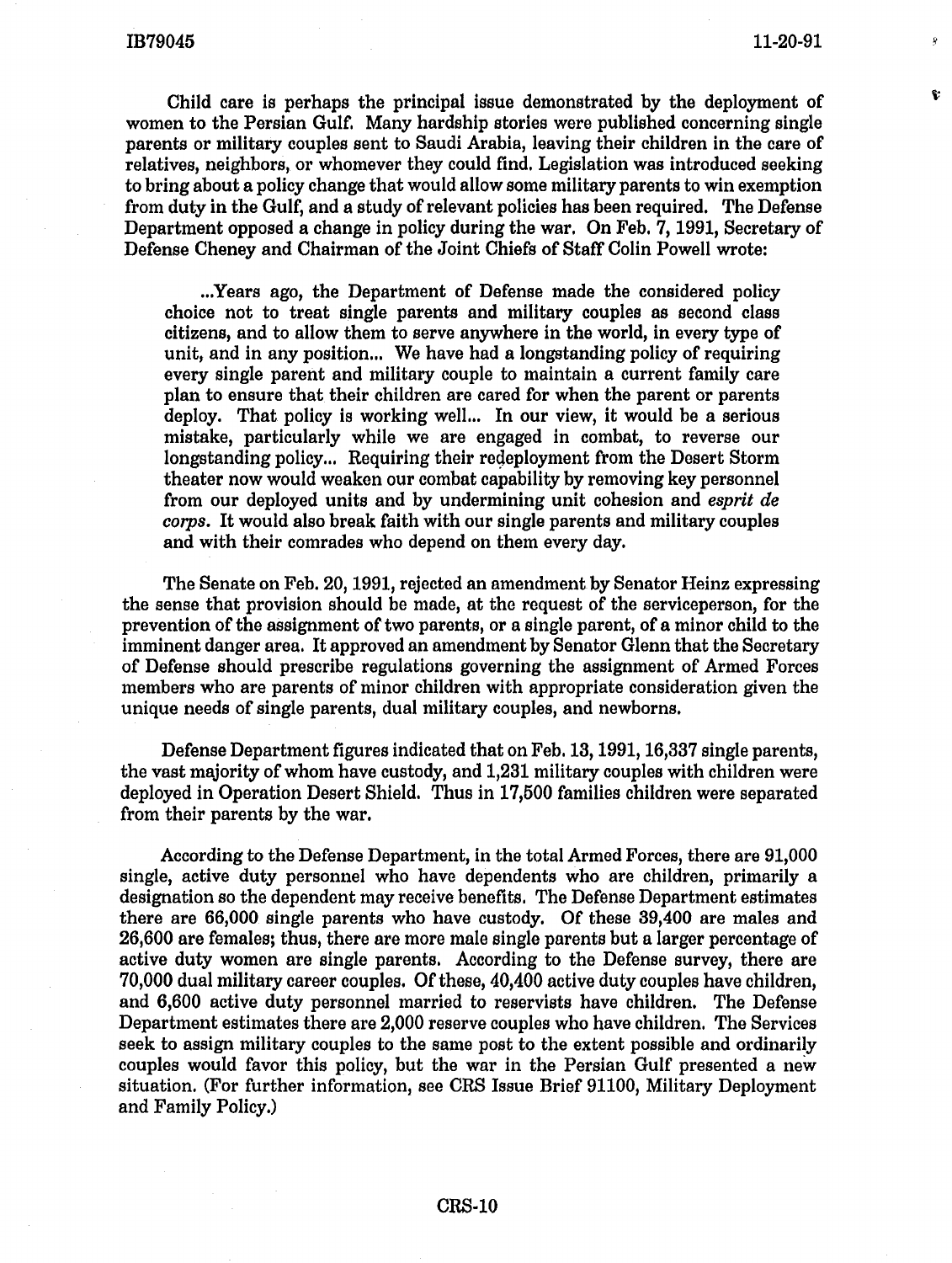••

The Iraq-Kuwait war was not the first experience with women in combat situations, but it indicated the extent to which women have become an integral part of the armed services and is bringing home the policy dilemmas. The inclusion of 600 women in the forces that invaded Panama in December 1989 stirred some controversy over the issue. The Panamanian action illustrated that women sometimes had jobs that took them very close to combat and that there were problems in trying to give women equal opportunity while excluding them from combat. One woman, Captain Linda L. Bray, led a military police unit in a raid on an attack-dog kennel, for which she was awarded the Army Commendation Medal. Another woman, Sgt. Rhonda J. Maskus, filed a discrimination complaint because she was not deployed to Panama.

Inconsistencies in the policies concerning women in the various services were also noted in other military actions. Four women who were deployed to Grenada on Oct. 29, 1983, were returned to Fort Bragg the next day "to prevent their exposure to direct hostile fire," and then on November 2 were returned to Grenada to serve as military police along with 110 other women soldiers in support functions. On the other hand, press reports indicated that women had been included in the crews of Air Force transports flying to Grenada during the invasion. Women served on the crews of tanker aircraft refuelling the aircraft that bombed Libya on Apr. 14, 1986, but they would not have been allowed on the bombers themselves. After the *USS Stark* was hit by an Iraqi missile in the Persian Gulf in 1987, a destroyer tender sent to help repair the *Stark* had about 240 female sailors out of a crew of 1,300.

# Should Women Be Included in Draft Registration?

On Feb. 8, 1980, President Carter proposed to resume registration for the draft under a plan that would include women as well as men. However, Congress rejected the inclusion of women. The registration measure, as passed, called for the registration of men only. (P.L. 96-282, approved June 27, 1980.) The American Civil Liberties Union filed suit on June 26 charging the Act to be unconstitutional gender discrimination. On July 18, a Federal district court ruled that it was unconstitutional to require the registration of males only, but on July 19 Associate Justice Brennan of the Supreme Court stayed this ruling and ordered the registration of men to proceed.

On June 25, 1981, the Supreme Court reversed the lower court decision and ruled that Congress acted within its constitutional authority to raise and regulate armies and navies when it authorized the registration of men and not women. *(Rostker v. Goldberg,* 453 U.S. 57 (1981).) The court held that its greater deference to Congress in the area of national defense and military affairs was particularly appropriate because Congress had specifically considered the constitutionality of the Military Selective Service Act. In its view, Congress was entitled to focus on the question of military need rather than equity, and the exclusion of women from combat justified excluding them from the draft.

# What Would Be the Effect of the Equal Rights Amendment?

One question which has frequently been raised is what would be the effect of the proposed Equal Rights Amendment (ERA) to the Constitution upon women \vith respect to their role in the military services and upon the policies of the military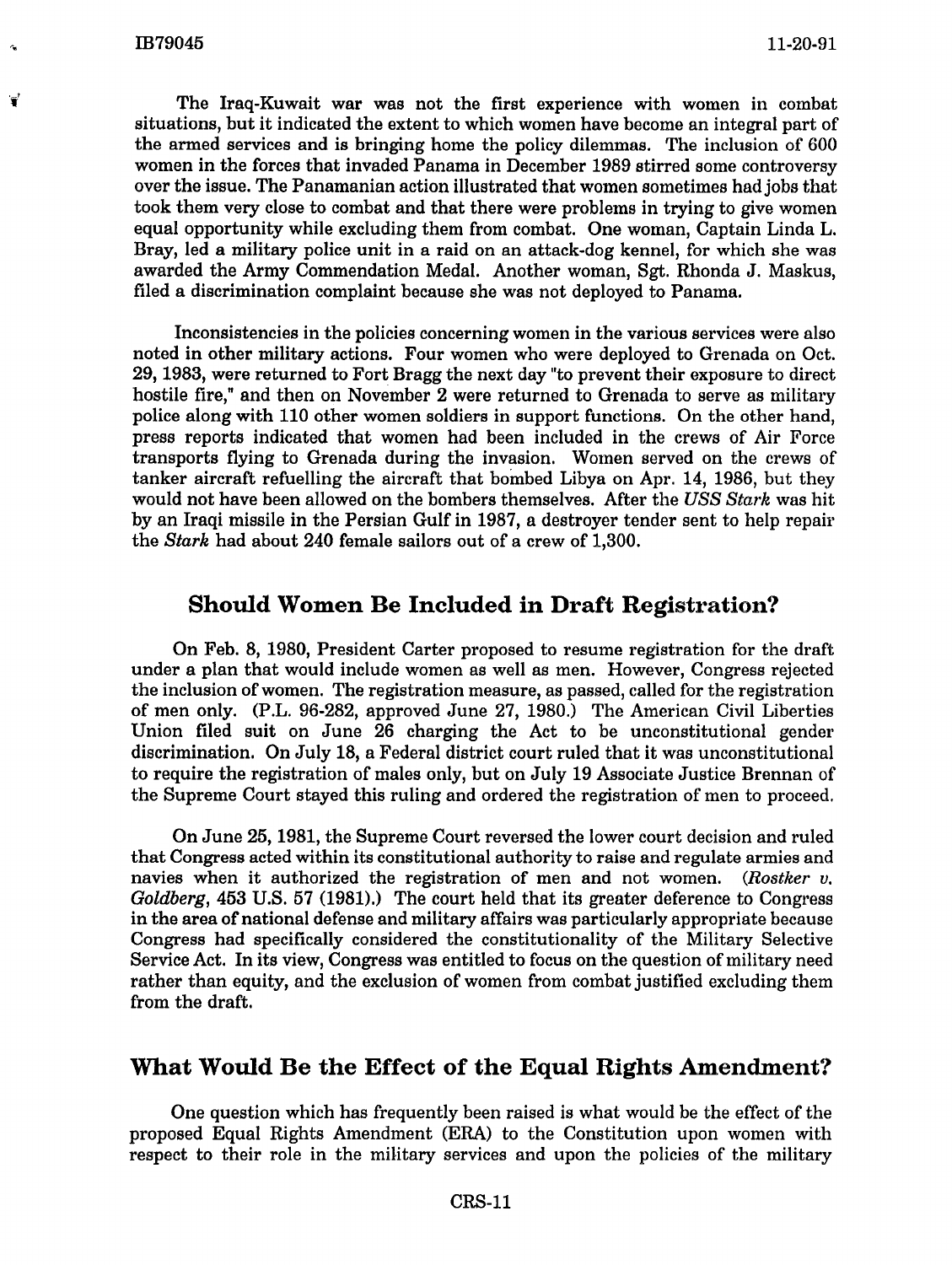Ď.

ę,

services. The amendment would provide that "equality of rights under the law shall not. be denied or abridged by the United States or by any State on account of sex." First passed by the Congress in 1972, the amendment fell short of being ratified by the required three-fourths of the States (38) by the deadline which was extended until June 30, 1982. Legislation for an equal rights amendment has been reintroduced each Congress since then (H.J.Res. 1 and S.J.Res. 3 in the 102d Congress). Meanwhile, numerous legal and practical changes in the status of women in the armed forces have been brought about in the absence of an Equal Rights Amendment.

The effect on women's role in the military services has been one of the most controversial issues throughout the history of the Amendment. In reporting ERA favorably in 1972, the Senate Judiciary Committee said it seemed clear that the Equal ERA would require men and women to be treated equally with respect to the draft, so that if there were a draft, both men and women who met the requirements would be subject to conscription. Once in the service, each person would be assigned according to his or her qualifications and the service's needs. However, the committee said, women who were not qualified or who were exempt because of their responsibilities, such as those with dependents, would not have to serve and the passage of ERA would not mean that mothers would be conscripted from their children. Congress would retain the power to define the exemptions from compulsory service which then would be applied to both men and women. The Senate Judiciary Committee took the position that the principle of equality did not mean that the sexes must be regarded as identical, and that it did not prohibit states from requiring a reasonable separation of persons under some circumstances, such as in military barracks.

## LEGISLATION

#### P.L 102-25, S. 725

Persian Gulf Conflict Supplemental Authorization and Personnel Benefits Act of 1991. Section 315 requires the Secretary of Defense report by Mar. 31, 1992, on a study of policies relating to activation of reserve units and overseas deployments as they affect family responsibilities and interest of members of Armed Forces who have minor children or who are from families with more than one member in the Armed Forces. Section 317 states the sense of the House that the armed forces devise a uniform policy on deployment of mothers of newborn children and that the policy should provide that to the maximum extent possible, mothers of new born children under the age of 6 months shall not be deployed or activated if activation requires separation of mother and child. Passed Senate Mar. 21, 1991; passed House Mar. 21, 1991 (396-4.) Signed into law Apr. 6, 1991.

## H.R. 2100 (Aspin)/S. 150'7 (Nunn)

National Defense Authorization Act for Fiscal Years 1992 and 1993. H.R. 2100 reported to House May 13, 1991 (H.Rept. 102-60). Passed House May 22, 1991. S. 1507 reported to Senate July 19, 1991 (S.Rept. 102-113). Inserted in H.R. 2100 and passed Senate Aug. 2, 1991. Conference report filed Nov. 13, 1991 (H.Rept. 102-311). Section 531 repeals statutory limitations on assignment of female members to Air Force and Navy combat aircraft. Section 541 establishes Commission on the Assignment ofWomen in the Armed Forces to study implications for the combat readiness of Armed Forces of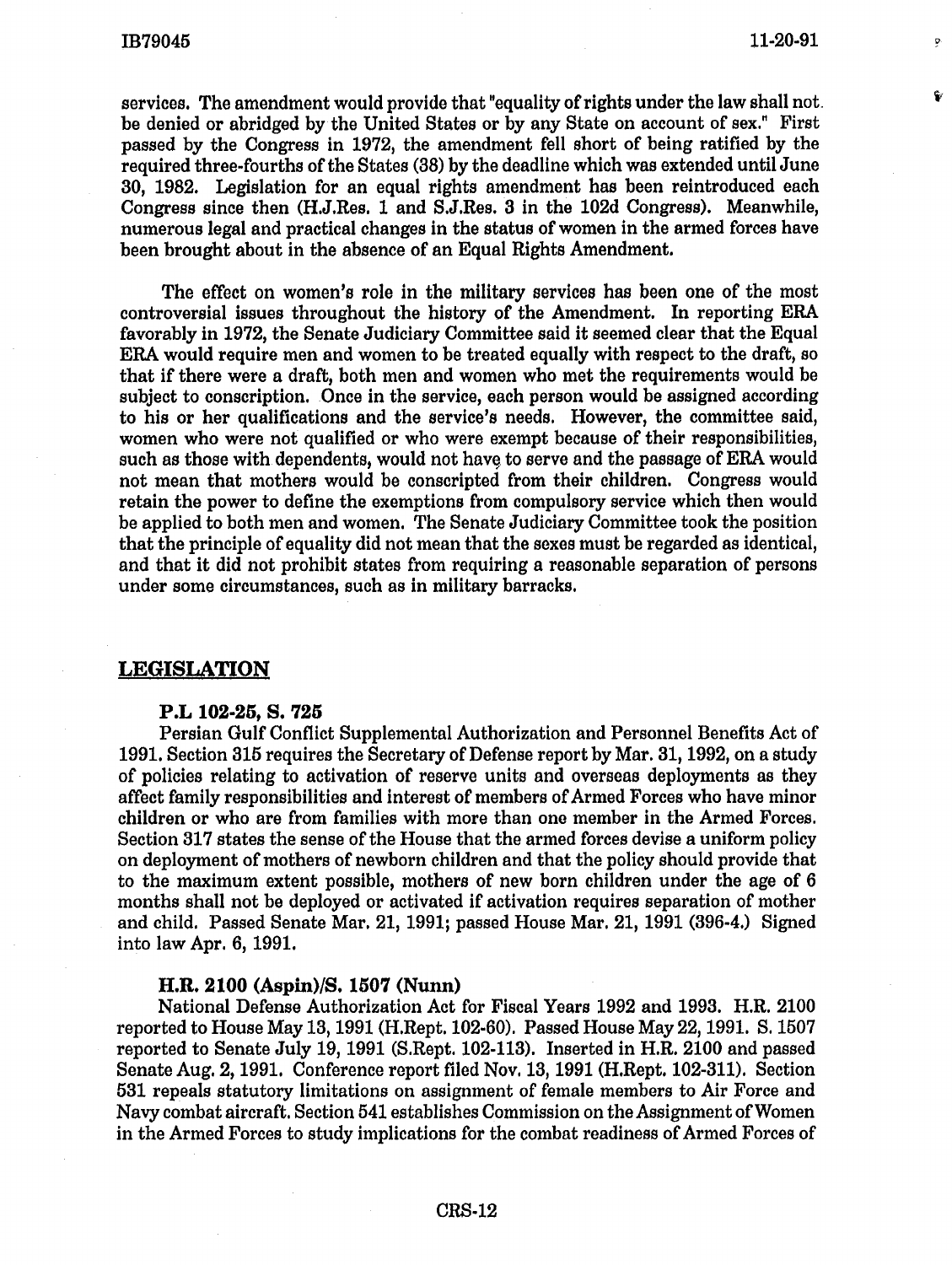permitting women to qualify for combat positions and related matters, and report its findings to Congress by Nov.15, 1992. House adopted conference report Nov. 18, 1991.

## **H.R. 2521 (Murtha)**

Makes appropriations for Department of Defense for F¥1992. Reported to House June 4, 1991 (H.Rept. 102-95). Passed House, amended, June 7, 1991. Reported to Senate Sept. 20, 1991 (S.Rept. 102-154). Passed Senate Sept. 26, 1991. Conference report file in House Nov. 18, 1991 (H.Rept. 102-328). Conference dropped Senate provision in Section 8129 that would permit privately funded abortions for military personnel and their dependents in military hospitals outside the United States.

## **CHRONOLOGY**

- **08/30/91** --- The General Accounting Office issued a report, "Air Force Revises Job Availability but Entry Screening Needs Review," which reported that the Air Force had eliminated separate job listings for men and women as required by the National Defense Authorization Act for 1989, but some screening tests eliminated female applicants at a higher rate than male applicants.
- **04/25/91** --- The Naval Academy announced the appointment of Midshipman Juliane Gallina to the rank of midshipman captain, marking the first time the Academy's Brigade of Midshipmen would be under the command of a female.
- **03/00/91** --- Navy Personnel Research and Development Center released report, Pregnant Enlisted Women in Navy Work Centers, finding that the impact of pregnancy on the work center was seen as greater on ships than at shore commands.
- **09/11/90** --- A Defense Department study on sexual harassment in the military said that more than a third of the military women surveyed reported they had experienced some form of direct harassment.
- **06/08/90** --- The Navy announced Cmdr. Rosemary Mariner would become the first woman commander of a fleet jet aircraft squadron and two women would get the Navy's first ship commands.
- **01/12/90** --- The Military Airlift Command announced it had lifted restrictions prohibiting female aircrews on C-130 aircraft and C-141 airdrop missions. All Military Airlift Command missions would now be open except special operations aircraft: AC-130 gunships, MC-130s, HC-130s, and MH-53 and MH-60 helicopters.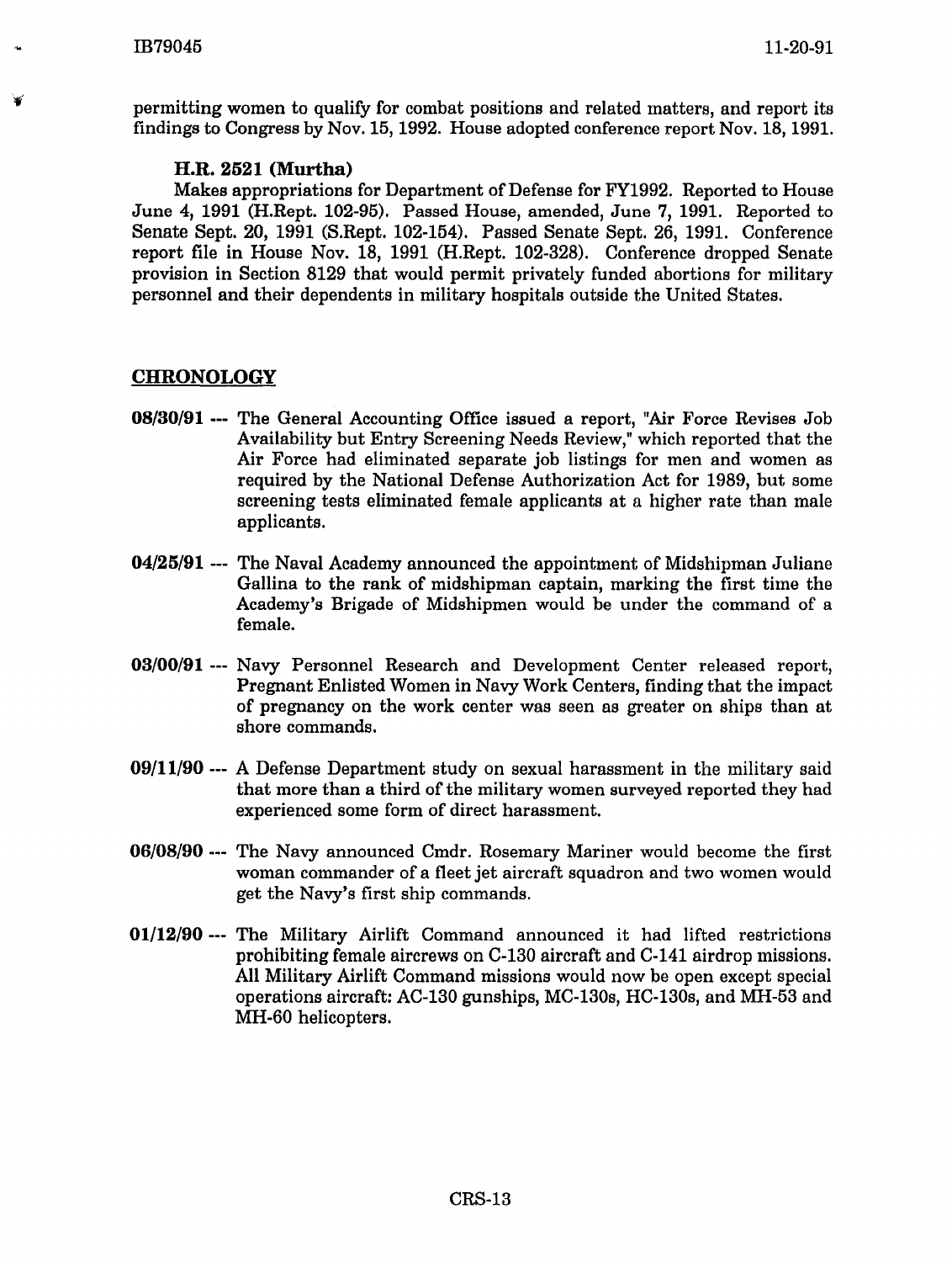IB79045 August 15, 1991 ţ.

#### ACTIVE DUTY ENLISTED WOMEN END STRENGTHS

| <b>FISCAL</b> | <b>ARMY</b> | %                 | <b>NAVY</b> | $\%$              | <b>USMC</b> | $\eta_o$          | <b>USAF</b> | $\%$    | <b>TOTAL</b> | $\%$    |
|---------------|-------------|-------------------|-------------|-------------------|-------------|-------------------|-------------|---------|--------------|---------|
| $64*$         | 7,958       | .9                | 5,063       | .9                | 1,320       | $\boldsymbol{.8}$ | 4,845       | $\cdot$ | 19,186       | .8      |
| 69**          | 10,721      | $\boldsymbol{.8}$ | 5,752       | $\boldsymbol{.8}$ | 2,443       | .9                | 7,407       | 1.0     | 26,323       | .9      |
| 72            | 12,349      | 1.8               | 6,257       | 1.2               | 2,066       | $1.2\,$           | 11,725      | 2.0     | 32,397       | 1.6     |
| 73***         | 16,457      | 2.4               | 19,174      | 1.9               | 1,973       | 1.1               | 15,023      | 2.6     | 42,627       | $2.2\,$ |
| 74            | 26,327      | 3.9               | 13,381      | 2.8               | 2,402       | 1.4               | 19,465      | 3.7     | 61,575       | 3.3     |
| 75            | 37,701      | 5.6               | 17,516      | 3.8               | 2,841       | 1.6               | 25,232      | 5.0     | 83,272       | 4.6     |
| 76            | 43,806      | 6.5               | 19,288      | 4.2               | 3,063       | 1.8               | 29,235      | 6.1     | 95,392       | 5.3     |
| 77            | 46,094      | 6.8               | 19,464      | 4.4               | 3,506       | 2.0               | 34,610      | 7.3     | 103,674      | 5.8     |
| 78            | 50,549      | 7.6               | 21,093      | 4.1               | 4,652.      | 2.4               | 41,084      | 8.8     | 117,597      | 6.6     |
| 80            | 61,968      | 9.3               | 30,955      | 6.7               | 6,269       | 3.7               | 52,205      | 11.4    | 151,397      | 8.6     |
| 82            | 63,622      | 9.4               | 37,321      | 7.7               | 7,875       | 4,5               | 54,506      | 11:3    | 163,324      | 9.0     |
| 86            | 69,151      | 10.4              | 46,796      | 9.3               | 9,246       | 5.2               | 60,694      | 12.3    | 185,887      | 10.1    |
| 89            | 73,794      | 11.2              | 51,633      | 10.0              | 9,012       | 5.1               | 63,175      | 13.6    | 197,614      | 10.9    |
| 90            | 70,741      | 11.3              | 49,275      | 9.8               | 8,647       | 4.9               | 60,250      | 14.0    | 188,913      | 10.9    |
| $91^{+}$      | 71,104      | 11.2              | 48,714      | 9.8               | 8,631       | 4.7               | 60,083      | 14.1    | 188,532      | 10.8    |
|               |             |                   |             |                   |             |                   |             |         |              |         |

#### ACTIVE DUTY OFFICER WOMEN END STRENGTHS

| $64*$    | 3,772  | 3.4  | 2,678 | 3.5  | 128 | 7.      | 4,031  | 3.0  | 10,609 | 3.1  |
|----------|--------|------|-------|------|-----|---------|--------|------|--------|------|
| 69**     | 5,157  | 3.0  | 2,884 | 3.2  | 284 | 1.1     | 4,858  | 3.6  | 13,183 | 3.1  |
| 72       | 4,422  | 3.6  | 3,185 | 4.4  | 263 | 1.3     | 4,766  | 3,9  | 12,636 | 3.8  |
| 73***    | 4,279  | 3.7  | 3,454 | 4.9  | 315 | 1.6     | 4,727  | 4.1  | 12,775 | 4.0  |
| 74       | 4,388  | 4.1  | 3,649 | 5.4  | 336 | 1.8     | 4,767  | 4.3  | 13,140 | 4.3  |
| 75       | 4,594  | 4.5  | 3,676 | 5.6  | 345 | 1.9     | 4,981  | 4.7  | 13,596 | 4.6  |
| 76       | 4,844  | 4.8  | 3,544 | 5.6  | 386 | 2.0     | 4,967  | 5.0  | 13,741 | 4.9  |
| 77       | 5,696  | 5.8  | 3,791 | 6.0  | 422 | 2.3     | 5,383  | 5.6  | 15,292 | 5.5  |
| 78       | 6,292  | 6.4  | 3,980 | 6.4  | 433 | 2.4     | 6,010  | 6.3  | 16,715 | 6.1  |
| 80       | 7,528  | 8.9  | 5,027 | 8.3  | 453 | 2.7     | 8,876  | 9.0  | 21,884 | 8.4  |
| 82       | 9,033  | 8.8  | 5,740 | 8.5  | 560 | 3.0     | 9,942  | 9,8  | 25,275 | 8,7  |
| 86       | 11,263 | 10.3 | 7,260 | 10.1 | 643 | 3.2     | 12,377 | 11.4 | 31,543 | 10.1 |
| 89       | 12,197 | 11.1 | 7,453 | 10.3 | 696 | $3.5\,$ | 13,403 | 12.9 | 33,749 | 11.1 |
| 90       | 12,411 | 11.8 | 7,827 | 10.8 | 672 | 3.4     | 13,331 | 13.3 | 34,241 | 11.5 |
| $91^{+}$ | 12,466 | 11.9 | 7,790 | 10.0 | 677 | 3.4     | 13,374 | 13.5 | 34,307 | 11.6 |
|          |        |      |       |      |     |         |        |      |        |      |

Last pre-Vietnam War fiscal year.

Peak of Vietnam War, during draft period.

Beginning of All Volunteer Force.

+ March 31, 1991

Sources: Department of Defense Office of the Assistant Secretary of Defense (Manpower, Reserve Affairs, and Logistics); Washington Headquarters Services. Directorate for Information.